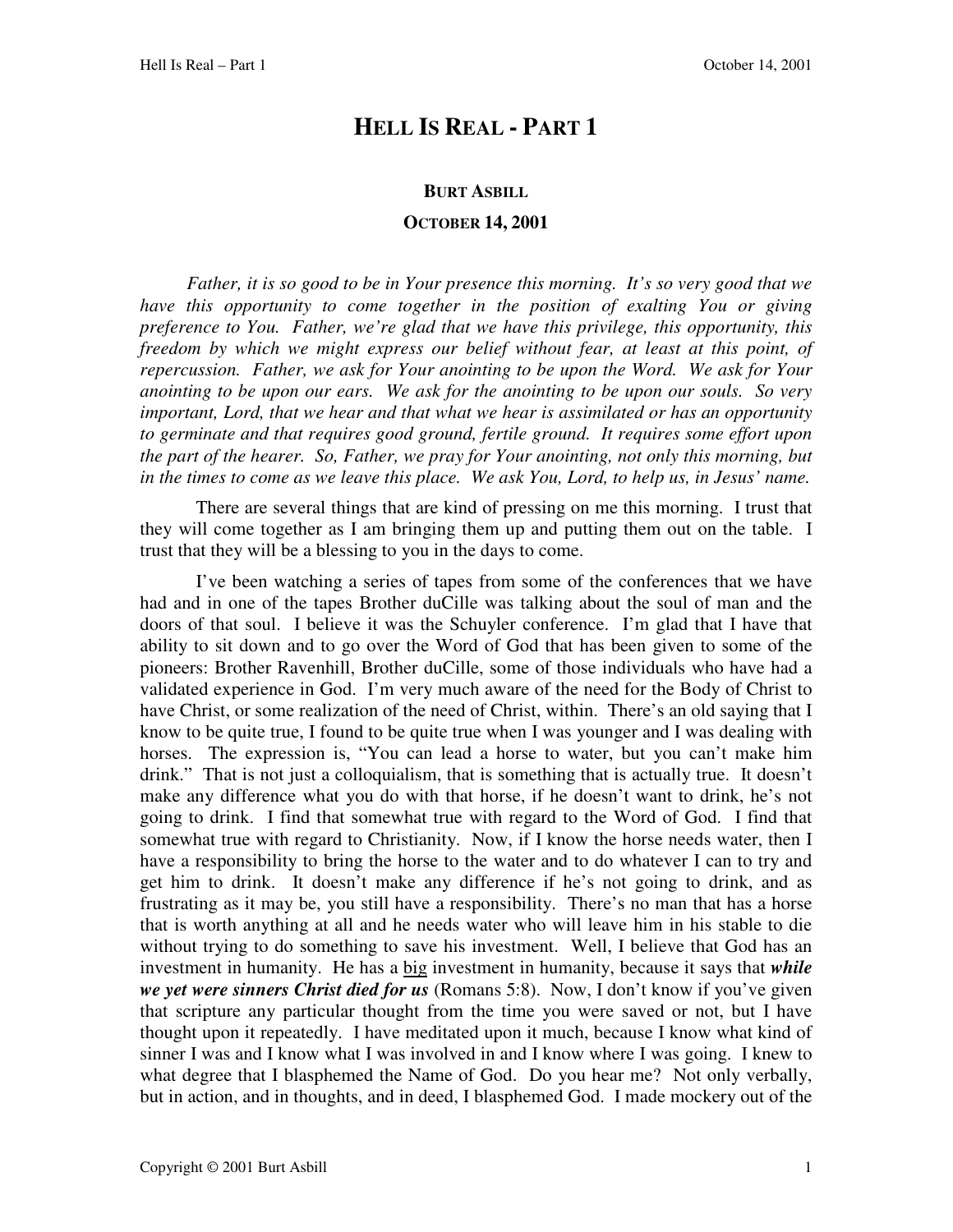fact that God loved me. Yet it says while I was in that condition, God sent His Son that I might be redeemed. So, I would think that that speaks of a considerable investment with regard to humanity.

 Now, the one problem I have is that I'm not God and I often lose my perception or my perspective with regard to individuals and with regard to the move of God and become quite frustrated, not only with individuals, but with my own inadequacy. Sometimes it's like, I think it was my mother... All of these things are starting to come back to me now that I've crossed over the fifty line. I don't know whether it just happens when you cross over fifty or what, but before I couldn't think of anything my mother said, and now it seems like all I can think about is what Mother said. But the fact of the matter is, she said a lot of things that have been coming back to me with regard to those things that pertain to righteousness. I believe that God has a considerable investment and she said, "Sometimes you're too close to the forest and you can't see the trees." You know, I never knew what that meant when I was young growing up. I always thought, "Well, how blind can you be? If you're in the forest, there's a tree, and you can see the tree." But there's something of a grandeur and something of individual characteristics that a forest has, if you can get back away from it a ways and view it as a whole. I found, though, that all trees don't look alike, there is always something about the trees that are different, not only in variety and species, but even among the species. Each has a different shape. Each has a different color. Some are in good health. Some are not in good health. Sometimes we are involved with life in that way with God. Sometimes we are so close to our natural, or so much encompassed by our natural set of events, that we cannot see God. Therefore we judge or we assess things from an improper perspective and we make decisions based, not on the outcome of the thing, but on what we perceive as right. Are you following what I'm saying? Nine times out of ten the decision that we make, unless God has mercy, that's the one time out of ten, we usually make the wrong decision. Hallelujah.

 God sees the future. God has seen the future from the very beginning. Do you know that? He said, "I Am..." What? "Alpha and I Am Omega." That means that God was in the beginning and God is in the end. He saw the end, as it were, from the beginning. He knew about all of the things that were going to transpire with regard to history and the development of civilization and nations and times and troubles from the very beginning. Are you aware of that? Are you aware that God saw you and I at this particular point in time? Now, do you perceive that from an intellectual position of understanding, mentally, or do you know it in the heart position of your soul? The only way that you and I are going to know it is if we have a relationship with Jesus Christ and that there is something of a reality of Christ being birthed within us. Hallelujah.

 I don't know how anyone can read the paper or listen to the TV or just sit down in a restaurant. I'm not an eavesdropper. I try not to listen to conversations most of the time because I don't want to hear what they're talking about, and most of the time because they're using words or vocabulary that I don't want to hear. I have learned to be adept at tuning things out, sometimes much to my wife's consternation. But nevertheless, I am able to do that. But, you know, sometimes you just can't tune some things out. I don't know if any of you are aware of what people are talking about, but I am very much aware of what people are talking about. If I didn't read the newspaper, if I didn't listen to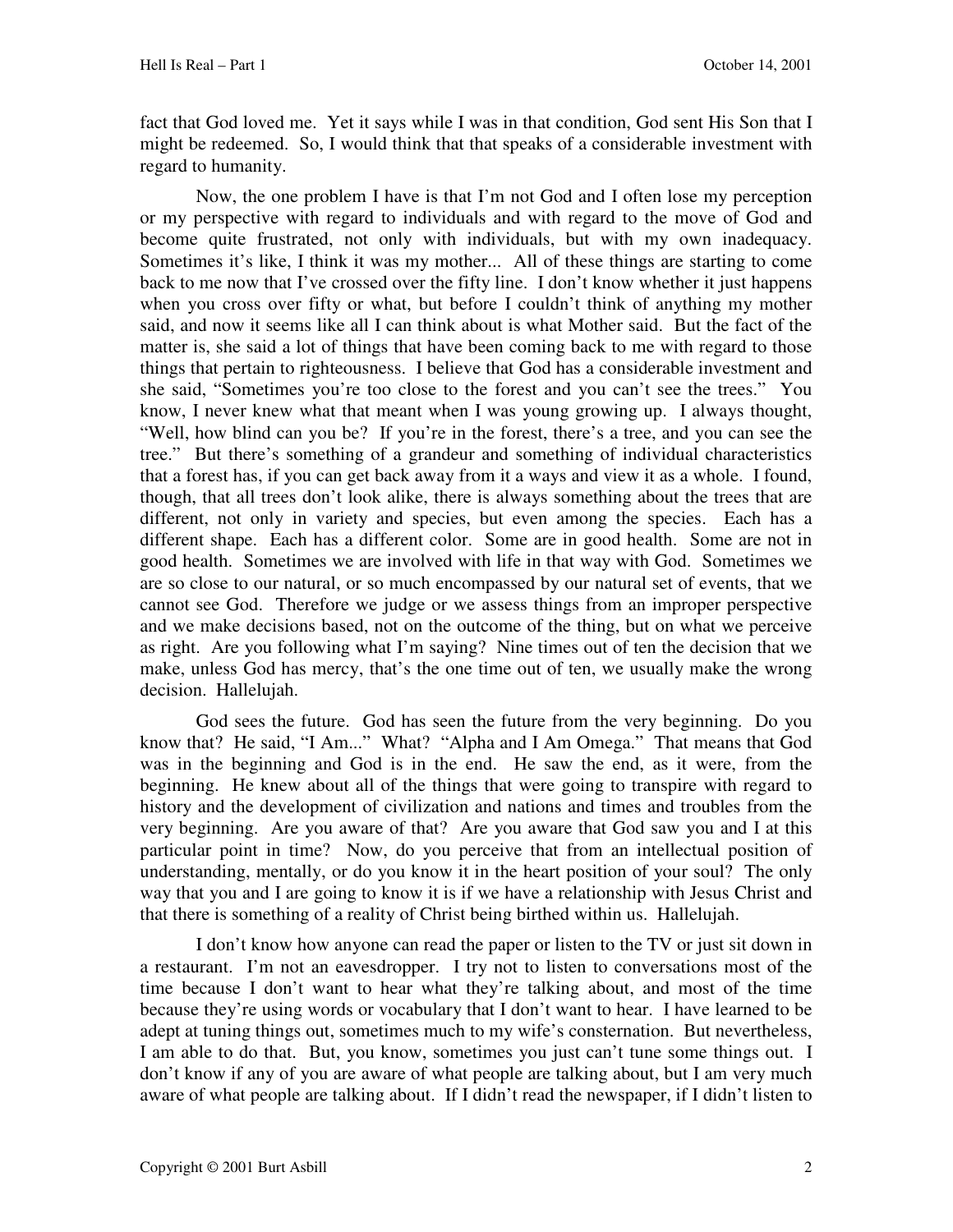the radio, the news on the radio or if I didn't watch the news on TV, I would know that the time frame in which we live is something that is somewhat insecure and unstable with regard to all the facets of our living. You know, I feel a little sorry for you because there is a burden that is upon me, there's a pressure that is upon me with regard to the time frame we're living in. In a manner of speaking, you are living with me, and I have to be faithful to do or to speak or to sound the trumpet that God has given me to blow. I'm sure it might seem to you somewhat repetitious because I'm here every Sunday or every Sunday that I'm here, you're here, or vice versa, and if I'm going to minister, that is what I'm going to minister. I'm going to minister on the thing that is pressing against my soul and with regard to the position of jeopardy that I see humanity coming into. I think it's very important for us to be in a place of readiness.

 Now, whenever the nation inducts someone into the military service, they do not take that individual and just dress him up in the military garb and stick him in the front line, at least, that is not their optimum type of circumstance. They might do it in an emergency type circumstance, but they're going to pay a price for that, that they may not really want to pay. What they do is they take the individual and they put him in what they call a Boot Camp, and in that Boot Camp they begin, first of all, to dissimulate him as an individual. They try to break down all of his positions of personal privacy. They try to break down all of your positions of personal preference. They try to break down and disassemble you as an individual entity that has operated for however many years in that mode. Once they feel like they have achieved that objective, they begin to rebuild you into what they consider a machine that will respond to the military mind and in a manner that would be satisfactory in order to gain the maximum result. Are you following what I'm saying with regard to all of that? That is what they call Boot Camp. It can be a very humiliating experience, a very embarrassing experience, a very devastating experience. Some people do not make it, because of emotional or mental reasons, they just are not able to stand the pressure. That is Boot Camp. Hallelujah. I believe that in the realm of Christendom there is also a preparatory process that God has ordained for His people. Hallelujah. If you want to go through the Old Testament and look at the relationship that God had with Israel, the places that He put them, all of it was a process of, first of all, dissimulating them. He put them where there was no water. They could have dug to China and found no water. Do you hear me? He put them in a situation where they could not buy clothes. He put them in a situation where they could not provide their own food. Hello? You know, God could have led them anywhere. Do you know that? God could have led them into a region that had... You know, there's water over there somewhere. There's water over there somewhere, but God chose them to lead them out into the wilderness of Sin. What an apropos name with regard to the position, the place that we often find ourselves in with regard to the environment that we live in, not only out there, but sometimes in the very midst of our homes, when sin is prevalent and predominant and creates, as it were, a wilderness. Hallelujah! But God led them. It was by the leading of God. It wasn't happenstance, it wasn't circumstantial, it wasn't by gambling or the spitting in the hand and then slapping it to see which way the spit flies. "Oh, (slap) that way. We go that way." No. It was by the direct leading of God. You remember the leading of God? Remember the pillar of fire? Do you remember the cloud that covered them during the day and wheresoever the cloud went or wheresoever the pillar went, they went. Well, you might say, "Well, I would really like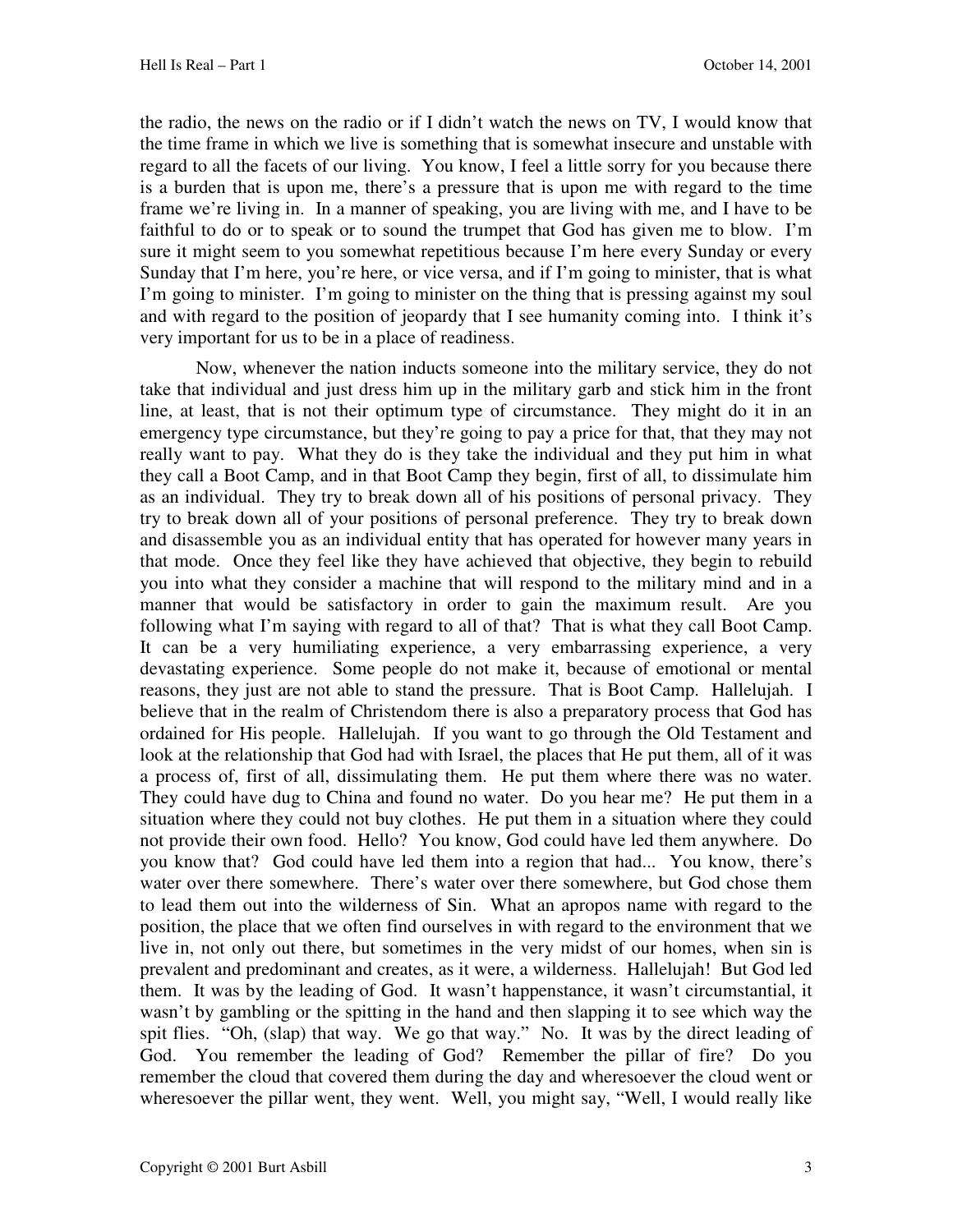to have some of that fire." Well, I don't know if you would or not. You do have that fire because God said in Luke 3:16, He said, "There's one that cometh after me who will baptize you with Holy Ghost fire." Now, the Bible says, "Holy Ghost and fire," but the Holy Ghost is fire. If you look into the translations, I think that you will find that it's not "Holy Ghost and fire" but it's "Holy Ghost fire." There's evidence of that given in the testimony that we find in Acts concerning the upper room. I think that anyone who has had that type of experience, who has had that type of relationship or the benefit of that type of relationship, finds himself in the same position. They are under, as it were, a flame of fire. There is a pillar of fire that is over them. Now, the only difference between you and I with regard to that fire and the house of Israel in the Old Testament is that they had no choice. They had no choice. Now, you may think that we have a choice, but quite frankly, I don't believe that we have much choice in the manner of speaking with regard to not following the fire. Do you hear me? I really don't think we have much choice, because any disobedience or moving contrary to the direction of God in the Old Testament was met with instantaneous judgment, either by God or dealt out in the name of God by His ministers or His priests. Acts of rebellion were not tolerated in the camp of Israel. If you transgressed the law of Moses, which was the law of God, you were met with stones, or the earth opened up and swallowed you, or there were serpents that came up out of the ground, or scorpions that came up out of the ground and bit you. All of those things were written and experienced by a people. Men suffered, women suffered, children suffered, many died as an allegory for you and I. Hello? There is a great price that has been paid with regard to the redemption that has been given to you or that you have received by the Blood of Jesus Christ. Many have given their lives. Now, lest you think that God was harsh or vindictive or in some manner revengeful, I want to remind you that God knew that these people would have an opportunity to be redeemed. Because it says that Christ, the man Jesus Christ, when He was crucified, He went into hell and He testified or He gave witness to redemption. Paul said, "He led captivity captive." Hello. "He led captivity captive," and all of those that could be redeemed out of the place that was called Sheol, or the Place of the Dead, were redeemed. Are you following me? So, we find that there is a price that has been paid with regard to the redemption that you and I so often take for granted. Hallelujah.

 You know, I recently got in a conversation with someone, and I have a great deal of respect for this particular person. He doesn't necessarily have the revelation of the Word of the end time, but I have a great deal of respect for him in his position with regard to Christianity. There was a conversation that we had which I came away from feeling very disappointed with regard to my own response, because of my, for lack of a better word, my own position of humanity. We need to have the Word of God in us, moving in us, not intellectually or mentally ascertaining or perceiving what God is saying about this, but in the fact of how God expresses Himself. You know, I don't know if you have good friends or as husbands and wives, but there is something about a good friend that you can sit down and have a very meaningful conversation. Some children have it with their parents, some brothers and sisters might have it, some husbands and wives might have it. I don't know, but I know that there are places that you can sit down and have a very good relationship with one another in words. Hello? The words that are spoken together leave you with an impression of the other individual's soulish position and strength and vitality. Oftentimes, something of that conversation imparts something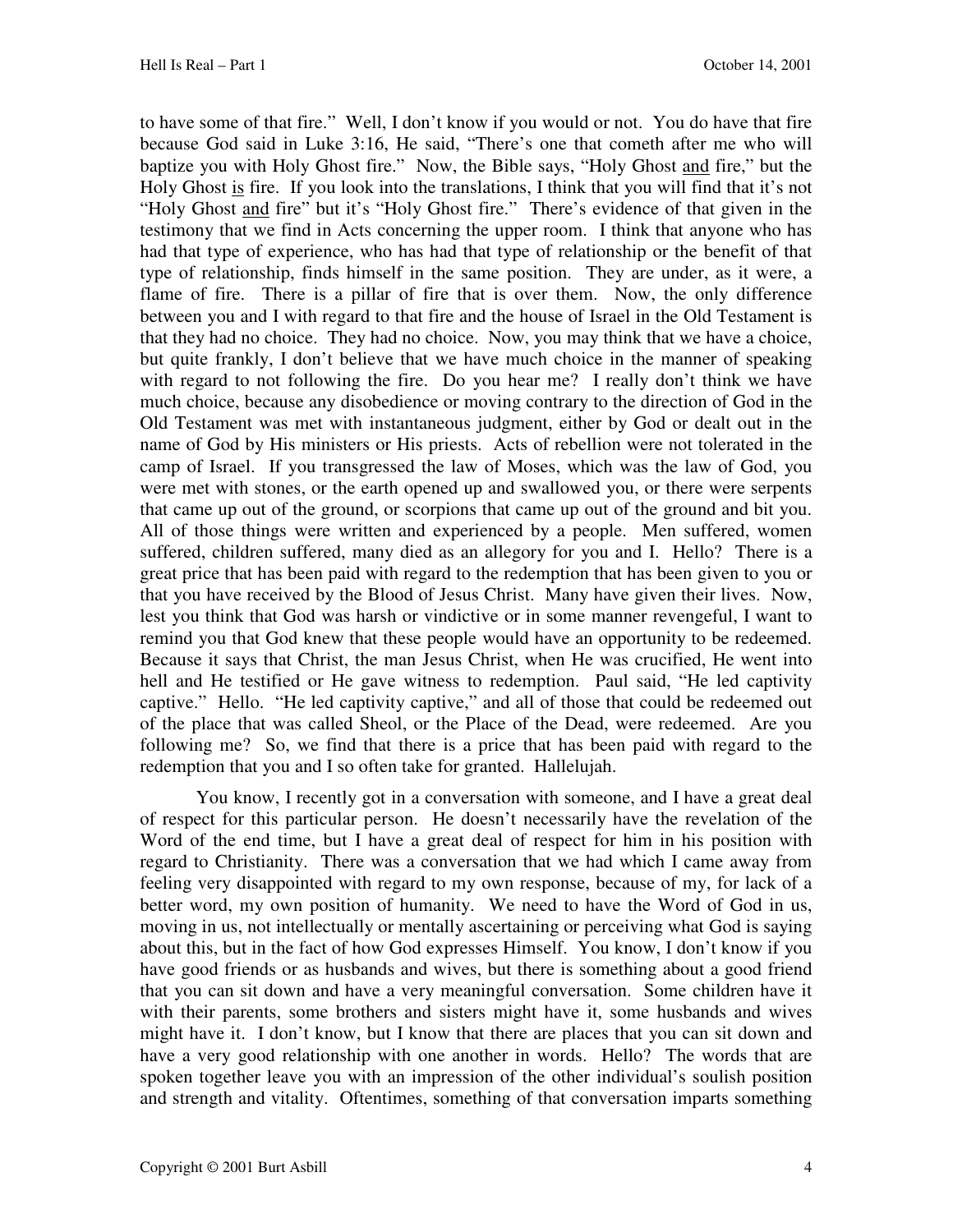to you or you have imparted something to them that they come away knowing you, feeling comfortable, feeling a sense of peace, feeling a sense of serenity, feeling a sense of comfort that you have this type of a relationship, you have this type of friend. You know, you will go to great depths, or great lengths not to violate that position of trust. If someone was to say something bad about them that you knew were not to be true, you would say, "No, that is not true. That is not something that is true about them." I remember a man that was telling me about an experience he had. He had labored with some people that he thought were his friends. They had a good relationship, he thought, and they worked together and they played together and they talked together. But something was said about him to them and the only response that they made wasn't that they reassured the people that the things that they were saying were not true, but they just said, "Well, you need to talk to that individual." I can remember the disappointment he had because of the fact that he felt, in the friendship, he had been let down. He felt like he had given a good example, he felt like he had been in a position and they had seen his behavior. Hello? I don't know whether his perception was right, you understand, but I understand the disappointment that he had with regard to the reaction of those he called his friends.

 We are supposed to know God in that respect. Now, it's a little more difficult for you and I than it is on a natural level because we don't perceive God, as it were, on a natural level. I think that's really our fault because I think, if we had a spiritual perception, we would perceive God. Hello. That's what Romans says. Isn't that what Romans the 1st Chapter says? Doesn't it say that the whole creation manifests or exemplifies or demonstrates the reality of God? Do you ever look at a flower and think about the beauty of God? Do you smell a flower and think about the fragrance of God? Do you watch the birds moving about or the animals or just a blade of grass as it breaks forth out of the dirt? Does that blade of grass or the activity of the animals bring to you any conscious reality of the goodness of God and the ability of God to speak life unto dirt and out of the dirt spring forth life, or is it just grass or just weeds or is it just birds? Do you understand what I am saying? There needs to be something of a cognizant position of awareness that we have with regard to God that is around us! If we do not perceive God is around us, how in the world, or how in the name of heaven will we ever perceive the realness that is within us? You can't. You can't. Every situation that you find yourself in, there is something of a word that God is speaking to you and I with regard to that situation. Doesn't make any difference whether it's good or bad. Now, we can sulk, we can pout, we can do all manner of having fits. Whatever they might be called, you know, because we are not getting what we want or our way is not coming about, but the fact is, it does not relieve us or do away with the fact that in the circumstance, in the situation, God is speaking to us about Himself. There's something of a reality that God has for us. Is not that what God was saying to the children of Israel? You know, with almost every situation that Israel found themselves in, there was a demonstration or a name of God that came out of it. Hello. If they needed provision... What's the word? Jehovah Jireh! Out of the circumstances of their need and God providing, God revealed some aspect of His nature, Jehovah Jireh. "I'm Jehovah Jireh." I want to mention something again, I've said it before. These songs that we sing, you people that are musically inclined, and we use the name "Lord," you should find some name of God that is pertinent to the words that we're singing and insert it. Get rid of the word "Lord." It's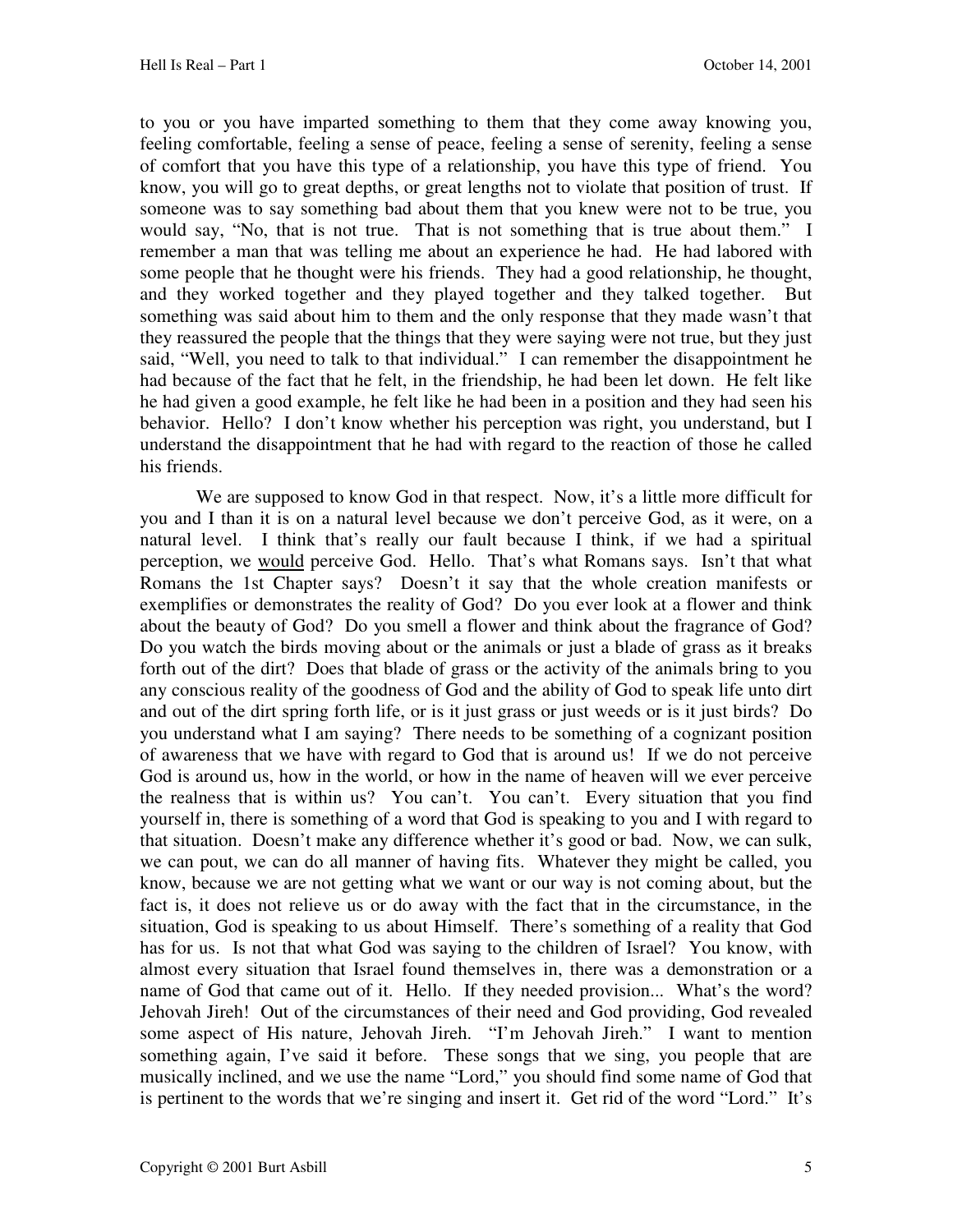a generic term. Let's call Him by the name that He has given Himself! I tell you, I think you'll get a lot more response from me by calling me by my name than saying, "What's his name," or "man." "Hey, man." Oh, my. You'll get a lot more response from God if you call Him by His name. The fact of the matter is there's a verse in the New Testament where Jesus stood upon the mount and He overlooked Jerusalem and He wept and He said, "I would have gathered you even as a hen would gather her chicks. I say unto you it shall be desolate. You shall be left in desolation," until what? "You can say blessed is He that cometh..." and they put in Lord and they've taken out the name of Yahweh. He's talking about the nature, the character, the aspect of His Father. I don't think He came to His Father and He said, "Hey, you." There are some children who treat their parents that way. It's like, "Hey, you." In fact, I know some children who, as a manner of stating their position of equality with them, use their parents' first name. Hallelujah! Hallelujah. Growing up in a Godless society. Hallelujah. There is a place in the Word that we need to know with regard to the nature of God, all of which comes down to the bringing us to a position of awareness that you and I need Christ in us. We need Christ in each other. We need to be working toward the development of Christ within each of us and each other. If the things that we are not doing are bringing out something other than the nature of Christ, that nature that is in opposition to Christ will devour you, will destroy you, will bring you into a place that the Bible calls hell. Hello? Hell is very real. You know, I was just a young Christian, I don't know, maybe the young people today just don't want to think about hell, but I thought about hell a lot. I thought about dying a lot. I was brought up in a Christian, not a Christian home per se, because my Dad wasn't necessarily Christian, but my mother was Christian and she prayed for us continually with regard to having a personal position of relationship with Jesus Christ. So, I was very much aware of hell and I'm very thankful for that because that thought brought me to a confrontation with God and I didn't want to go to hell. Hell is real. Hell is real! Hell is real! I'm telling you, hell is real. But that's a reality that some of you are going to have to confront for your own sake. You are. You're going to find out how bad hell is. You're going to have to find out how bad the taste of hell is, how much fear there is in hell, how much fear and trepidation and uncertainty and chaos and confusion is in the aspect of the word that we say when we talk about the devil and hell in eternity. Hell is real. Hallelujah. I want to tell you, it's not a place that I want to be. You know, I have had a little of the taste of hell with regard to my position of life. I have seen hell as it has moved into personal family environments. I have seen hell as it has moved into soulish environments of men and women and of children. I have seen the destruction. I have seen the dissimulation. I have seen the derelict attitude or environment that it produces. Hell is real! God says that you and I are supposed to be working out our salvation with fear and trembling (Philippians 2:12). So, there is some aspect of reality that we have to have with regard to hell. Hell is real. Hell is real, and the Bible says that hell is not an inactive or impassive entity. Hello. It's not something that cools its heels or twiddles it's thumbs. It's not something that is not directly involved in your life. It's not something that doesn't have some sort of interest with regard to your life and your destiny, because the Bible says that the devil, who is lord of hell and hell is produced or made up after his nature... We have hell because we have a devil, you know? Hell has been created to house the nature that we call Satan. He is lord, if anyone can be lord of hell, he is lord. He is god of hell, a domain of desolation and death, devastation, confusion, anguish, fear,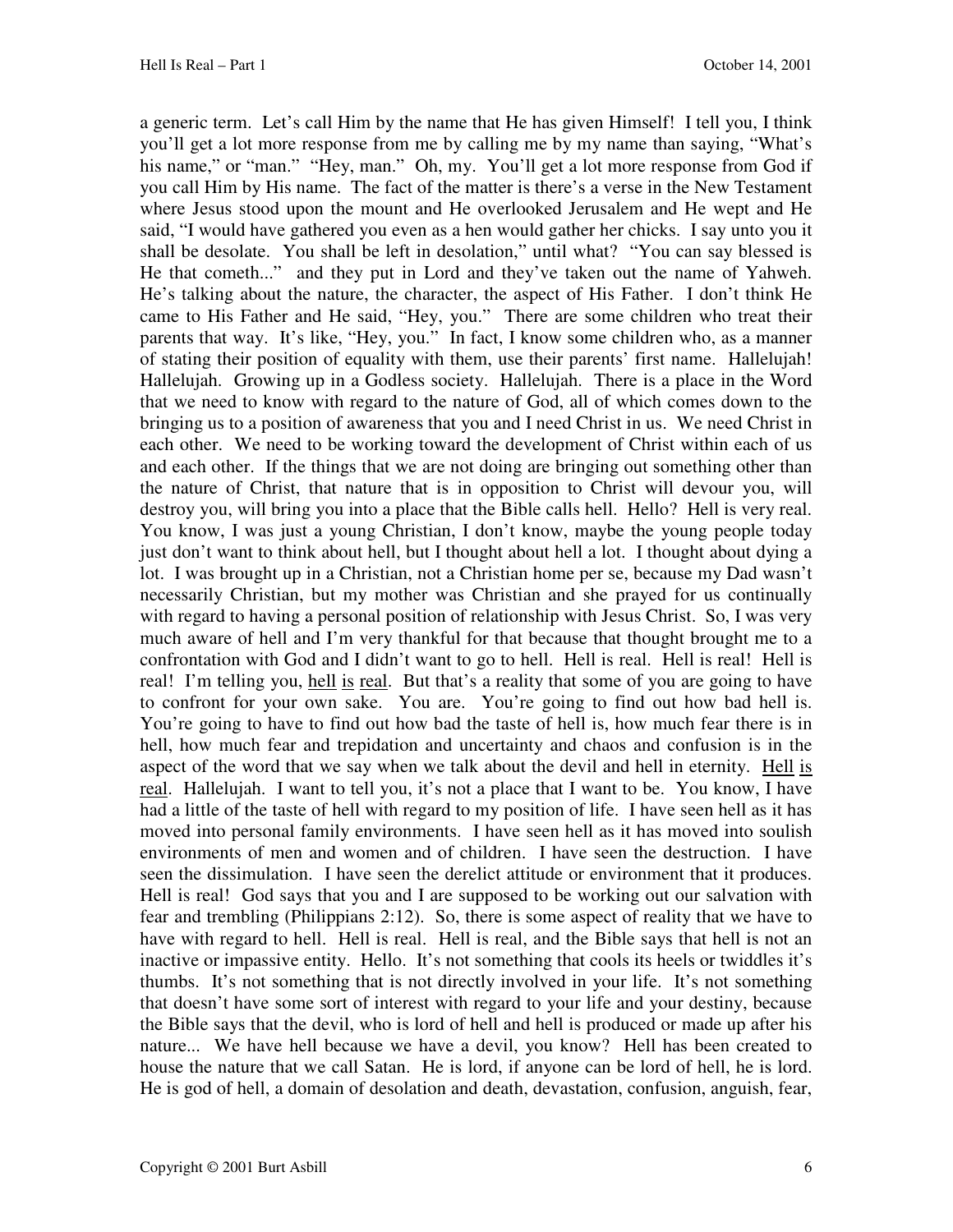trembling, all of the things that are pertinent to what make up experiences that you and I on a natural, normal level would not want to experience! Hell is real! It also says that hell is as a lion going back and forth, across the nations, around the world, seeking what? Whom he may devour (1 Peter 5:8). So, hell has it's mouth wide open! It's not passive, brethren! It's not passive. You think because of this or that you are in a safe and secure position. I want to tell you something, the only thing that prevents you and I from going or dropping into hell is being continually propelled... Is it propulsion? Hell and sin, sin and hell, they're like gravity. Do you know that? They're always there. They're always present. Why? Because he has been given a charge of the environment in which we live. This is his domain. It says, "The prince, the power of the air..." is who? Jesus Christ? No! He is prince and he is in a position of power over the environment, over the nations. Do you know of any nation that is really under God? Do you know that to be under something you have to willingly submit yourself to it? Hello. But if you have morals and regulations and rules against being in that position of submission to the entity that we call God then the nation in which you are growing is not under that principle. Now, it's very difficult for you and I to probably understand that because we have always heard from the time we were little people growing up to be big people that we are "one nation under God, indivisible." You know, our forefathers had a very, very, very noble, very right thought in wanting to serve the living God. Do you hear me? They wanted an opportunity... They were very noble, they were very right. They were very cognizant of the desire and they worked very hard to try and to establish something on a natural plain. But try as hard as they might, what they did would not really produce the fruit that they wanted. Why? Because it's not one nation under God. There is a spirit in the world today that has one thought, one destiny in his mind and that is to bring every thing that is called humanity into a place of devastation and corruption that is called hell. If you don't believe me, read Matthew 24. Read Matthew 24, that's the end of the matter. It tells you the condition of humanity no matter what nation it is, where they are in the geological configuration of the world. It tells you where it is and it tells you that everything is coming to a confrontation of good and evil. It's not the United States coming up and flexing it's muscles, or the United Nations moving in their thought of supreme authority or one-world government. It has nothing to do with peace and harmony. It has everything to do with death and hell. Somebody had said something like, "Children playing, children playing in the market place. Doing what we want to do when we want to do it and how we want to do it, and the devil takes the hinder parts." You know who said that one, right? That was Richard Nixon. Well, I guess the devil got his due in that one. It's not every man for himself. There's no hope for you and I if we are the paramount position of our perspective.

 I was sitting back there a couple weeks ago and I had a vision. I've been sitting on it, praying about it. In the vision I saw a meadow. It was a very nice meadow, a very lush meadow, had nice grass growing. Along the fringe of the meadow there were trees like a forest. You could hear the birds singing and the sun was out and it wasn't really hot hot like an Illinois day. There was a breeze blowing. You could see it moving as it moved across the grass. There's something very comforting in all of that. When we grow wheat out here or we grow some other type of grass, I can just stand out there and watch the wind blow across and it rolls like waves. No wonder they say "waves of grain." It became something of a reality to me this last summer, last spring. The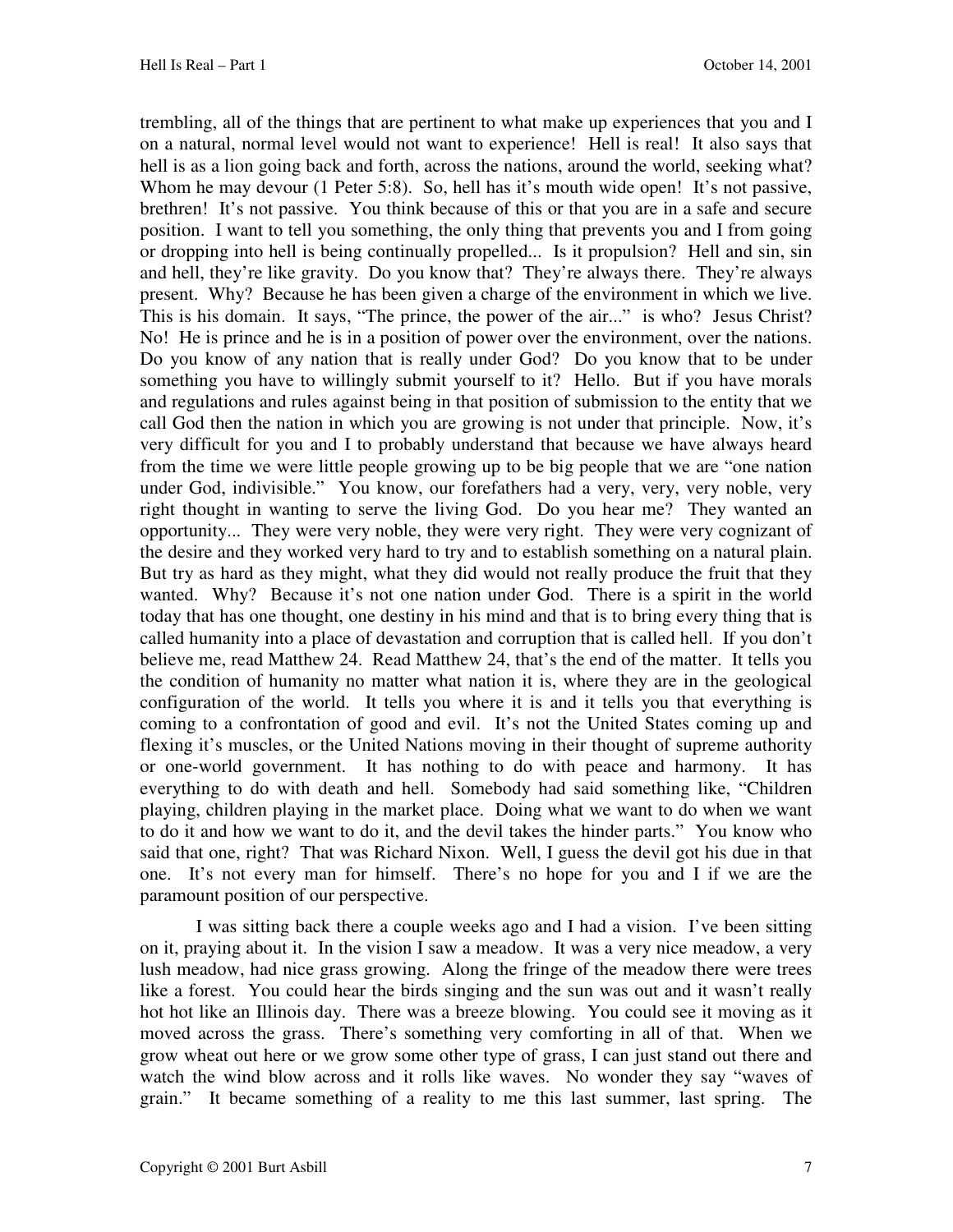meadow was kind of like it was in a U-shape, the valley was in a U. It came out like it was here and it came around and all around here there were trees. But it kind of ran out, as it were, like you would see a river opening up into a larger expanse of water, but it wasn't water. It was just land. In the midst of the meadow there were cows feeding. There were cattle and they were eating their heads off. Have you ever watched a cow that was really content with the pasture he's in? He just gets his nose right down into the grass and he's just chewing away, chewing away, chewing away and you know that cow is in cow heaven. He's just as content as he can be. He's just chewing his head off. These cows had nice slick coats, and they didn't even seem to be bothered by what cows are normally bothered by. There were no flies or fleas or whatever it is that bothers cows. There were a lot of cattle out there and they were just eating their heads off. They were just out there and they had their noses buried in that grass and they were just eating away, eating, eating, eating. Then here comes the farmer and he's driving down through the valley with a truck and he's dishing out, if that wasn't enough, he's dishing out grain for them and the cows are loving it. They're coming in there, and they're coming and they're moving around and they're coming up and they just bury their noses in that and it's like if you were sitting at a table and you had food all around you and you just began to stuff it into your mouth, like as if some of the cows had hands and they were eating with such voracity. The Lord told me to look up over on the horizon. I looked on the horizon down where the valley spread out like this. All the way over from the very edge of my sight came this spiral of smoke rising, as it were, on the horizon. It was a slender single spiral of smoke. And I said, "Lord, what is that?" Because there was a certain dread that I was experiencing in my soul, a certain trepidation and it was almost like I was scared. I said, "God, what is that?" It was like God put me, as it were, like a telephoto lens and it came closer and I could make out buildings, like a facility of some sort. And I said, "God, I can't make it out. I can't see it. It's not clear." Again He zoomed in and all of a sudden the thing that I was seeing came upon me and I almost had to catch my breath. It was a slaughter house. A marked contrast. I could smell the stench and I could feel the spirit of death and I could hear the bawling of the animals, but it was too late. It was too late. It was too late. They were being herded into their chutes and they were marching, as it were, one by one to the drum of the rancher or the farmer. His whole purpose in giving them everything that they wanted, the whole purpose of providing them an environment of comfort, the whole purpose of it was that they might come to the position, the place, the day of death, the day of slaughter!

 So it is like us. We are a church asleep. We are a church asleep. We have aspirations and desires. We want to be married. We want wealth and possessions. We want things that are comfortable, a good car, good clothes. We want a good job. We want to make money. We want money in the bank. We have no concept, we have no reality of the position or the place of destiny that has been described and ascribed unto us by the prince of the power of the air.

 God has not put us into this position, God has not put us into this place that we might line our pockets or find ourselves some sort of security with regard to retirement. My God! Some of us are not going to see the age of retirement! We're not going to see it! We don't know the plans and the purposes the devil has perpetrated for our children, but we act as if there's no destiny ascribed unto them that is detrimental and something totally contrary than what we would want if we knew! There is a place in the Spirit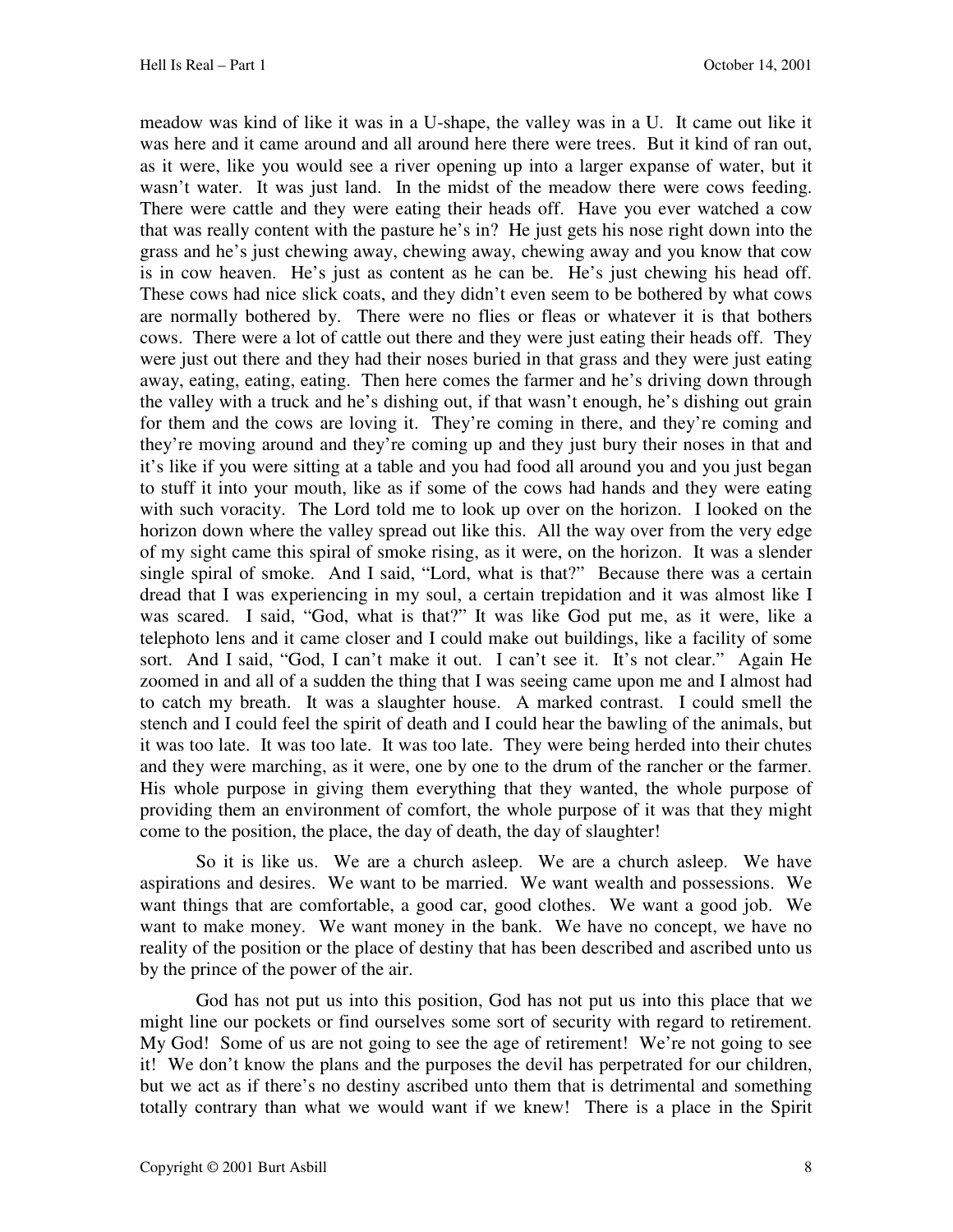where you and I can get and dwell in. There's a place, a position, a place of authority, but it's not given on the basis of who you fellowship with on a natural plain or what you're doing! It all depends on the position, the place of relationship that you have with what the Bible calls, "A living God." There was a bumper sticker that I saw in California. It said, "My God's not dead, how about yours?" The fact of the matter is, we're not serving a living God! We're not serving a living God! We're not moving in the realm of the heavenlies! We're moving in a realm of natural affection with regard to those things that are in the world. God is doing everything He can, everything He can... You know, it says that God has no delight in the death of a sinner? And because you think you're saved, that doesn't exclude you from that position. You don't know what your destiny is up there. You don't know what the word, what the finger of Satan has indelibly inscribed upon your stony heart. You know, I go out through the graveyard and I walk through the graveyard and I look at all the inscriptions that are written upon stones about men and women and children that have come and they've gone. All it does, it tells me that there is no reality, there was no concept of a living God. Satan has inscribed, as it were, his destiny. They were born, they lived, they died in the midst of all of their humanity not realizing that there was a position or place that they had in God by which they might have obtained unto.

 *Word to a young lady in the meeting:* "The devil desires to sift you, young lady, sift you like wheat. You better gird yourself up, gird yourself up, gird yourself up. He desires to sift you like wheat. And if you don't get your aspirations and your desires pointed in the right direction, for the right thing and the right purpose, the thing that has been spoken about you is going to come to pass. You need to shake yourself, shake yourself! Fast and pray, dear one, fast and pray and ask God to deliver your mind from the things that it dwells on and the things that it thinks about. And if you don't do it for your own sake, do it for the sake of your children! There's been a word that's been spoken over your young son and you're the only thing standing, as it were, between it and the thing that the devil desires to do. Get yourself up in the Spirit, in the Spirit. Hallelujah." *End of word.* 

 That does not divorce us from our position of responsibility. I want to tell you something, brethren, we are responsible for one another. We have a Holy Ghost that has been given unto us. It is not just for the one that brings correction or brings a word here or brings a word there, sometimes it's meant to get us down on our face before God and say, "God, You need to intercede! You need to intervene!" Is there a willingness to pay the price for that intervention? And don't think there isn't a price for it. Don't think there isn't a price for it. Don't think there isn't a price for it. I remember the vision that Brother duCille shared when he was interceding and praying for an individual and the angel that was bringing the chord of deliverance said, "Unto whose account do I put this?" He was praying for someone's healing, I think. Brother duCille said, "Put it to mine." I was in a camp up in Canada and Brother Warnock said that unless we come to the position, the place of willingness to have God put upon ourselves the disfigurement or the disability, oh hallelujah, we will not come into the place of intercession that God has called us to and was demonstrated by Jesus Christ. It says, "Upon Him was laid..." It said that He became sin. "Cursed is He that is nailed to a tree (Galatians 3:13)." He willingly substituted Himself. Willingly! Are you? Humanity is going to hell. Loved ones are going to hell. Children are going to hell. It may not look like it, you may not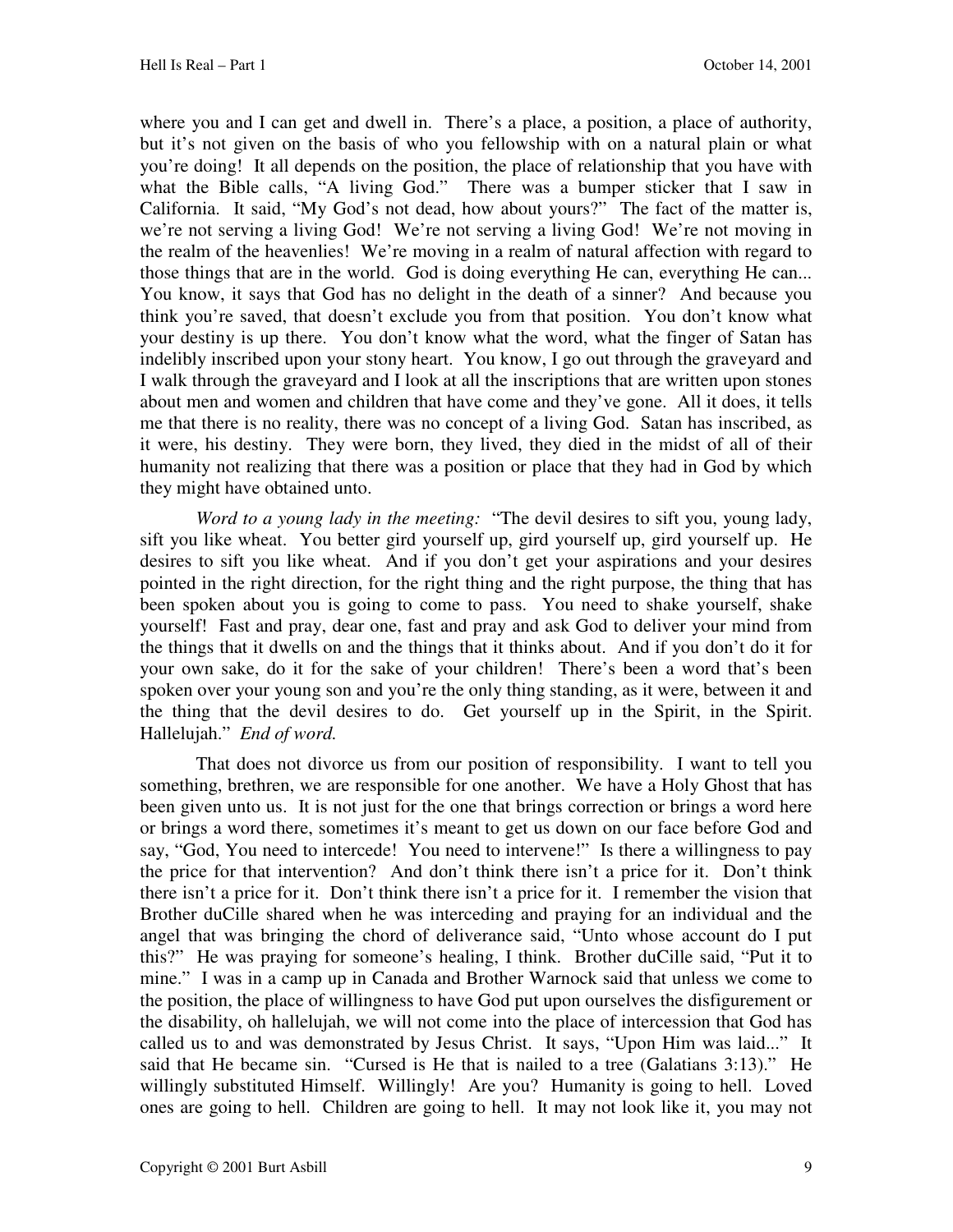think that way. They're going to hell, because we have not done what we are supposed to do as a church, as a Body, as individuals in God. God said, "I looked for someone to stand in the gap." Do you think it's any less true today than it was in the day that He spoke it? Absolutely not! Well, I would like to be able to sit up here and preach to you some message that would bring some sort of encouragement and joy to your soul. I really would! But I can only preach that which God has been speaking to me. Hallelujah. Sitting there last night, God spoke a word to me and it's found in II Chronicles and it's also found in Kings. He says, "I saw Israel and they were scattered like sheep upon a hill and they had no shepherd." You ought to read the story. It's when Ahab and the King of Judah, what was his name? Jehoshaphat, oh my. Listen to this, just listen to this. Turn over in your Bibles, if I can find it. Now, I want to go over into Chronicles, it gives a better definition of it. Let's see if I can find it. Oh yes, I like this first verse. I'm in II Chronicles 18:1.

You have to understand the setting here. Do you know that God removed the scepter of ruling from Israel to Judah? So, in the Bible when we read about Israel, we read about Judah, there are certain things that God is wanting to bring to our attention with regard to the position and how it relates to us in this hour. It was out of Judah that Christ came. Hello. He was not of the Levitical priesthood. He came out of the tribe of Judah. The Levitical priesthood was something that had been ordained by God to be a service unto God for the children of Israel and God changed the rules. So glad that God can change the rules! So glad that God can change the rules! But there was, in the changing of the rules, a tighter line and a stricter requirement with regard to the one that became His favorite. Hello. God required something of David that He didn't require of other people, and because David moved in a certain manner and had a certain relationship, God made David a promise. It was on the basis of that promise that God did not completely and totally annihilate Judah. Do you know that? Time and again He said, "But for my servant David's sake I will leave but a remnant." Many times the devil tried to rise up and to smite all of Judah. Read the story about Athaliah who, when her son was killed, rose up and destroyed all of the seed royal. Why? Do you think she was motivated by self interest? Maybe, but I'm telling you, she was motivated by the prince and the power of the air and trying to snuff out, as it were, the life of the royal seed of God. Not Judah per se, but those that would come forth in that forty-second generation that you and I are a part of! We have been birthed, not by a natural process, but by a spiritual reality of the overshadowing of God, hallelujah, for you and I become as much a part of the house of Judah in a symbolic sense, as the word is ascribed unto them in a natural plain.

*1Now Jehoshaphat had riches and honour...* Oh, my**.** *Jehoshaphat had riches and honour in abundance...* Sounds a little like the western society, doesn't it? Sounds a little bit more like the western society of the western church. Do you know that your salvation is called in the terminology of the Bible, like riches. If you don't believe me, go into Matthew, Luke and John. He said, "Therefore lay up...what?...treasures in heaven." Why? "Where moth cannot destroy or corrupt." Paul said, "I have laid up for me treasure in heaven. I have for me a crown (2 Timothy 4:8)." Hallelujah! Peter had the revelation, he said, "We are kings and we are priests." Who was he talking to? He was talking to the household of faith. Peter's epistle was written, not for the Jewish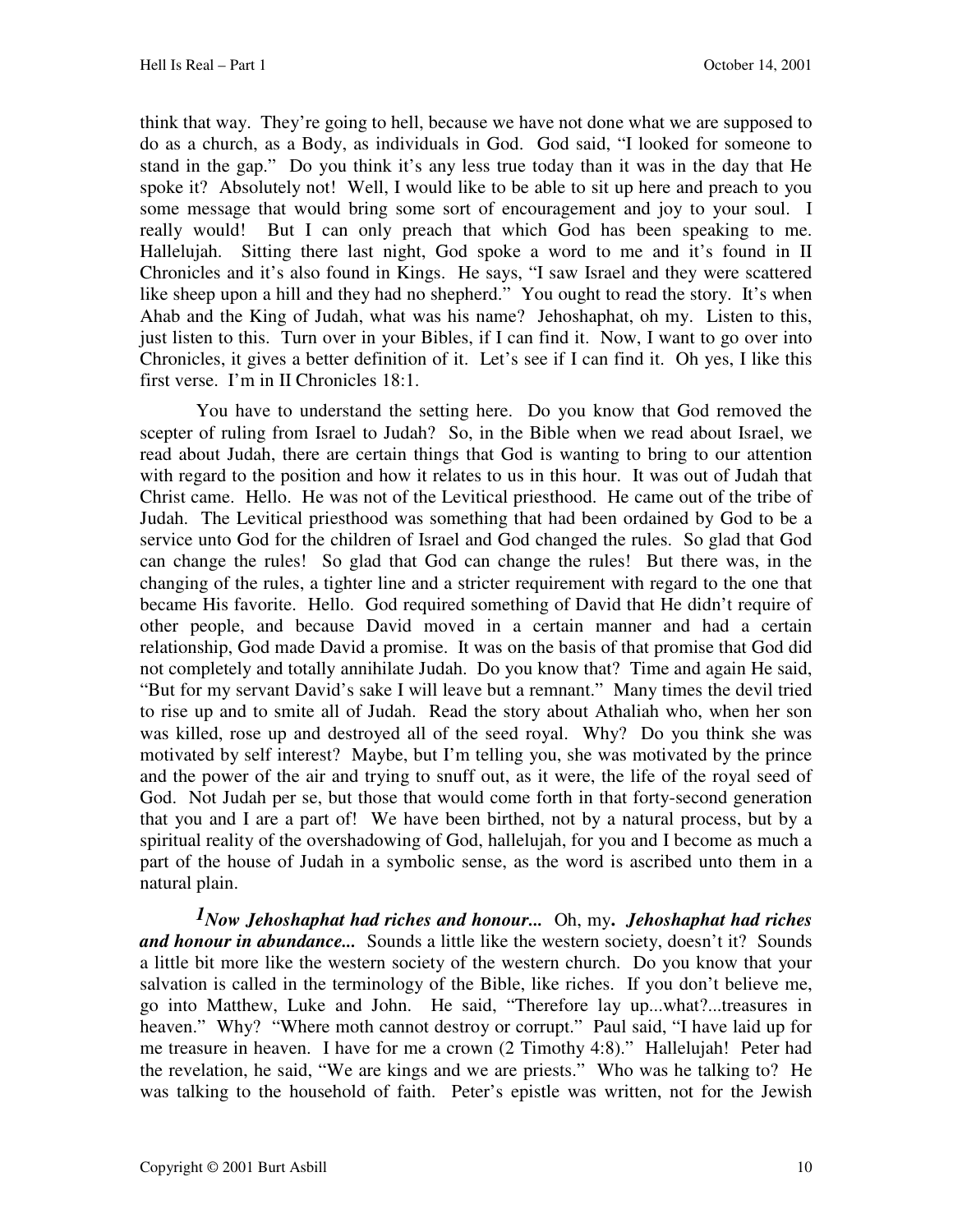chronology or the remnants of Abraham, but it was for the children of faith who believed in God through the Blood of Jesus Christ and that were born again. Hallelujah!

 The verse here says, *And after certain years...* You know, time is terrible in the sense that it can erode our position or sense of integrity. Sometimes I think we act a lot like Nebuchadnezzar. We have our bills paid. We're driving a nice car. We've got a roof over our heads. We've got good jobs. We've got security being built up in a retirement program. We've got our 401K's and our 402L's and all these different things to go with it. We've got U.S. Savings Bonds. My goodness. What if there's no U.S.? What are your bonds worth? Who are you going to take them to to redeem them?

And after certain years... There was a lady that had a dream and she came to me and in the dream it seemed to be saying that, because of the amount of time that was elapsing, the Word that we were preaching and the thing that was supposed to have happened was not happening, the word was not relevant. Do you know I've been preaching the coming of Jesus for over thirty-five years? Does that make it any less a reality to me today than the day that God called me and began to ask me to preach it? But you know something, not everybody has that sense of reality. Time, time, we come, we go, time, time, time, time, January comes, December comes, January comes, December comes, January comes, December comes, one year after the other and we begin to relax. Sometimes, for some of us, it doesn't take years, it just takes months and sometimes it doesn't take months. Sometimes it just takes weeks and there are some of us that don't even take weeks, it takes days. It's like a day is a thousand years.

And after certain years he went down to Ahab to Samaria. I don't have time, I don't have time, you don't have the patience, nor do I think you have the endurance, to sit here and listen to all of it. I mean, that's a word in itself. I think it's apropos to your and my circumstance, the taste that we have. It says, "Oh taste and see how sweet..." We used to sing a song, 'Honey in the Rock.' Are you familiar with the song? Well, that was before your time I guess. 'Honey in the Rock, oh taste and see that the Lord is good.' No? 'Honey in the Rock...' Come on...Nobody here... 'Sweet honey in the Rock, sweet honey, oh taste and see, sweet honey in the rock.' We begin to forget the taste. We begin to forget the sweetness. We forget goodness and we begin to take things for granted. You know, taking things for granted isn't a human response. It's diabolical. It isn't something that is human, it's diabolical. It's meant to derail you! It's meant to defraud you of a position of eternal security, if there is such a position. I believe there's a position because if I'm in Him, I'm eternally secure! He's eternal, but I have to stay in Him. I have to labor in Him. I think a lot of us are going down, in our minds if not in actuality, to Ahab in Samaria. Ahab was a king. He was not only king, but he was king of Israel. He wasn't part of the heathen nation, he was part of the bloodline of Israel. He had come out of the loins, as it were, of Abraham. He was in a position and a place and yet, the place he was in was not a good place. The Samaritan was an unclean person to the Jewish nation. It wasn't that the Samaritan people were not redeemable, but for the sake of instruction, God said they were unclean. Why? Because they were mixed. Their bloodline was mixed. They were not of the household of pure Israelite blood. They were mixed and Ahab was the king over this mixture. We have submitted ourselves, as it were, to the king of mixture.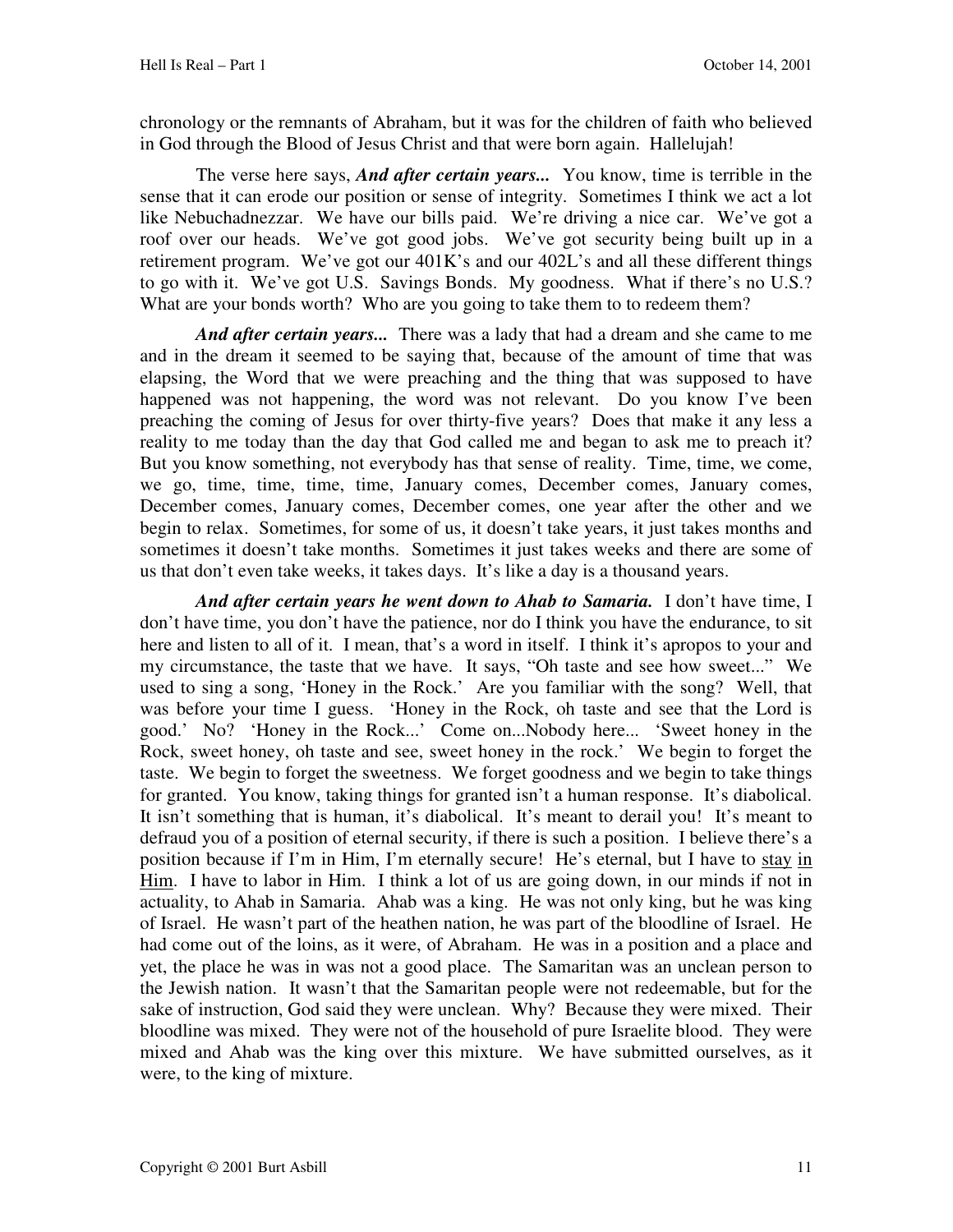### He says, *...and he went down... And Ahab killed sheep and oxen for him in abundance, and for the people that he had with him, and persuaded him to go up with him to Ramothgilead.*

 Now, I want you to turn back over into 1 Kings because it gives you a much clearer definition of the joining. 1 Kings chapter 22:1, *And they continued three years without war between Syria and Israel. <sup>2</sup>And it came to pass in the third year, that Jehoshaphat the king of Judah came down to the king of Israel. <sup>3</sup>And the king of Israel said unto his servants, Know ye that Ramoth in Gilead is ours, and we be still, and take it not out of the hand of the king of Syria?* Hey, if you don't call that diabolical reasoning, I don't know what you would call it, because devil comes to you and says, "Well, don't you know that all that is in the world is yours? That you have a right to it? That you have an ability to pronounce a claim over it? That you have a right and a position to exercise your faith by which you might prosper?" I think in the Body of Christ, my personal opinion, my personal conviction, but I believe it's God, is that if you prosper, you prosper for one thing and one thing only. Hello. We're not teaching our children that prosperity is something other than for them to be in a position of prospering, so that they might enjoy the benefits of that prosperity. Oh, yes, that's what we're teaching them, that's what we're teaching them. We are teaching them to hold onto society in which we are carnal, teaching them. There's only one reason why you and I would ever, ever, ever, ever, ever be prospered with regard to prosperity and that is for building the kingdom of God! Have you ever meditated on the thought that Abraham sought for a city whose builder and maker is God? Did you think he found it on the natural terrestrial bar? He criss-crossed back and forth across the far east. He went back and forth, up and down, all around. He went here, he went there. Why? He was looking for something that his eyes would tell him, his heart would tell him, "This is God." It was at Abraham's expense that he went to war to redeem Lot out of the hands of the Hittites or whoever they were. He redeemed Sodom and Gomorrah. They saw a demonstration of salvation and yet it did not turn them, it did not turn them. It did not turn them! You and I have seen the salvation of God.

 *Word to a young man in the congregation:* "God has intervened in your life, young man. He's redeemed you from the pit of hell. He succored you, He saved you, He gave you what you asked of Him. I mean, you were going into hell. You were going into hell. God redeemed you and gave you far beyond your wildest expectation. But He redeemed you for a purpose and that wasn't to expend yourself on the things that pertain to this realm. You and your wife are to be expended for the kingdom. You're in jeopardy, you're in jeopardy, you are in jeopardy of losing your election, your calling. You're in jeopardy!" *End of word.* 

 Time has a way of eroding the goodness of God. Time has a way of taking the fear of God out of our minds and out of our hearts and we move along as though everything was OK. It's not OK. It's not OK! Not OK, not OK! Ahab killed sheep... You can have it. You can have it. You'll have sheep, you'll have oxen and all the blessings of the world. What does the scripture say? You aware of it, Jansen? "What if we would neglect so great a salvation." Where is it? Hebrews 2:3, the witness and the fullness all at the same time.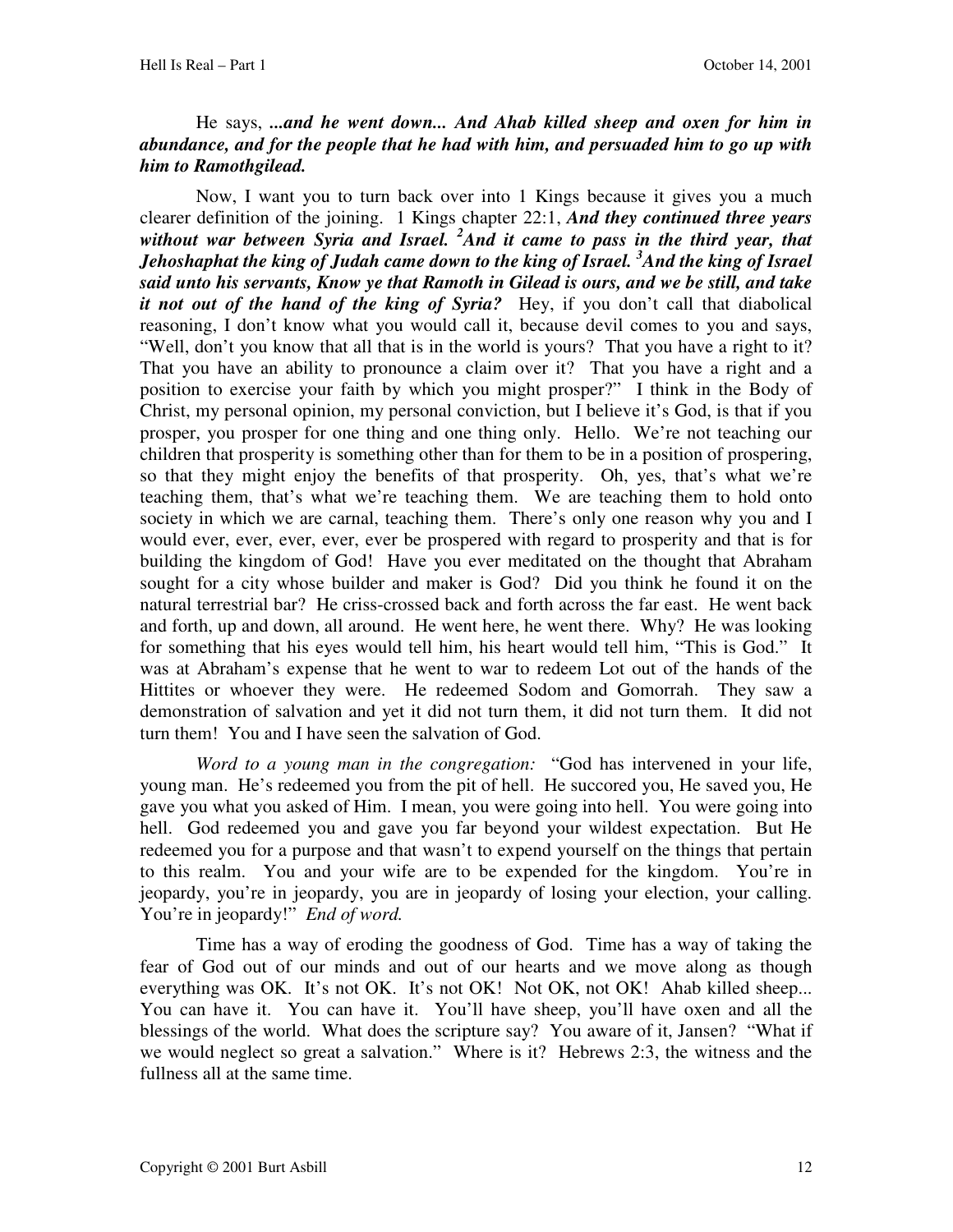*How shall we escape, if we neglect so great salvation...* What's he talking about? Verse 1, *Therefore we ought to give the more earnest heed to the things which we have heard, lest at any time we should let them slip.* You have the power to hold onto them or release them. You have the power, you have the right. It's been apportioned unto you to hold onto it or let it slip away! The problem is we don't think we're dying. The problem is we don't think we're drowning and we're up to our eyebrows in something that is not air, spiritually speaking.

*...More earnest heed to the things which we have heard, lest at any time we should let them slip. <sup>2</sup>For if the word spoken by angels was stedfast…* He's talking about the Word in the Old Testament that was delivered to the house of Israel. *…And every transgression and disobedience received a just recompense of reward.* We were talking about it, do you understand? They took them out and stoned them!

<sup>3</sup>*How shall we escape...* How are you gonna escape? Which way you gonna run? I remember a word Brother Campbell brought to us a year and a half ago about the sewer, two years. I think that we are seeing more of a reality of that and the inability for us to climb up out of the place today than we were then.

*<sup>3</sup>How shall we escape, if we neglect so great salvation; which at the first began to be spoken by the Lord, and was confirmed unto us by them that heard him; <sup>4</sup>God also bearing them witness, both with signs and wonders, and with divers miracles, and gifts of the Holy Ghost, according to his own will? <sup>5</sup>For unto the angels hath he not put in subjection the world to come, whereof we speak. <sup>6</sup>But one in a certain place testified, saying, What is man, that thou art mindful of him? or the son of man, that thou visitest him? <sup>7</sup> Thou madest him a little lower than the angels; thou crownedst...*who? Man! You! You! Crowned you! Crowned you! Crowned you! God has crowned you! It's not that eternal crown that you're going to get somewhere, sometime, somewhere out there! God is not a sometime, somewhere, somewhere out there type of God! He's the God of the living. He's the God of the living! He's your God! He's my God!

*...Thou crownedst him with glory and honour, and didst set him over the works of thy hands: <sup>8</sup> Thou hast put all things in subjection under his feet. For in that he put all in subjection under him, he left nothing that is not put under him. But now we see not yet all things put under him. <sup>9</sup>But we see Jesus, who was made a little lower than the angels...* Made after the likelihood of you or my flesh, your flesh, your emotions, my emotions, your mind, my mind, your desires, my desires. Jesus had the same position, the same relationship with humanity! Put all things in subjection under His feet.

*<sup>9</sup>But we see Jesus, who was made a little lower than the angels for the suffering of death, crowned with glory and honour; that he by the grace of God should taste death for every man. <sup>10</sup>For it became him, for whom are all things, and by whom are all things, in bringing many...* Many, many, many, many *…sons unto glory, to make the captain...* Captain has to have privates. Captain has to have a troop. Captain has to have a battalion. By the sake of being captain, he has a platoon, he has a company.

 He said, *to make the captain of their salvation perfect through sufferings.*  Suffering! Doesn't mean you're not going to be sick. Suffering! Doesn't mean you're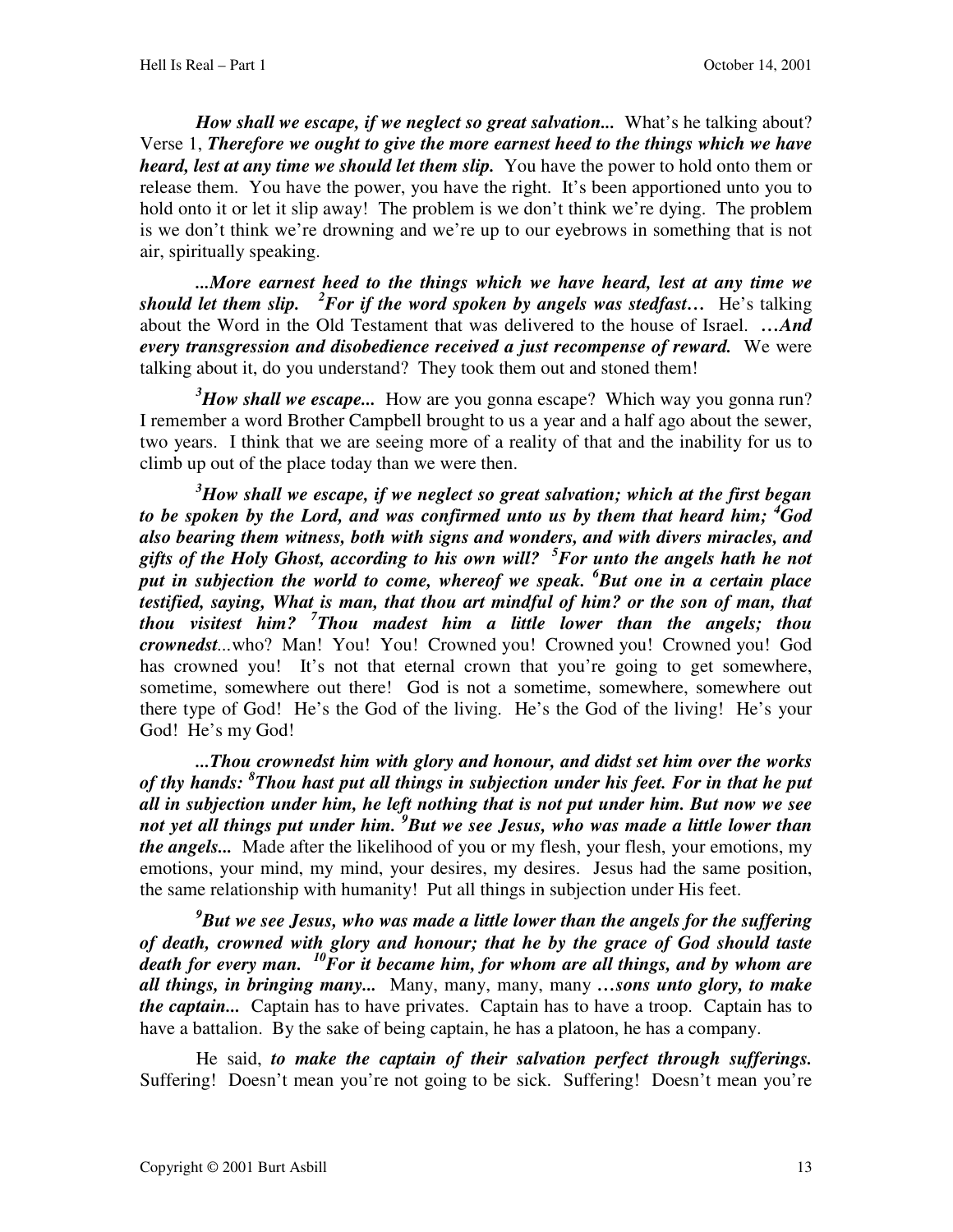not going to be poor. Suffering! Doesn't mean you're not going to be hungry. Suffering! Doesn't mean you're not going to be cold. Suffering!

 Africa or India might be a good place to be a year from now. I had somebody write me an e-mail from Nigeria. He said, "We never expected to see in the United States what we are seeing in the United States." I've got, not one, but many e-mails from around the world. One person said, "In my country, yes, your country, no."

*And after certain years he went down to Ahab of Samaria.* Hallelujah. In 1 Kings 22 he puts it a little different, second verse*, And it came to pass in the third year, that Jehoshaphat the king of Judah came down...* I like the expression "came down." You have to be somewhere up to come down, that's how you get North and South, South is down, North is up. *...It came to pass in the third year, that Jehoshaphat the king of Judah came down...* Why in the world did he not beckon the king of Samaria to come up? At least meet him on his own turf! No! Abdicated his position! He left his position, his place of destiny! Peter said, "Ye are kings, you are priests." There's a story in here that you ought to read about Jehoiada the priest and the king Joash. You ought to read that story. It's a similitude story between the position of Christianity under the environment of supervised religion. Hello? Hello? You and I, most of us are performing some of our Christian duty because of an external pressure of those that are in a position or a place of authority. They go to God and they pray for your soul!

*<sup>3</sup>And the king of Israel said unto his servants, Know ye that Ramoth in Gilead is ours, and we be still, and take it not out of the hand of the king of Syria?* Read the history of why they were in there! Do you know why they were in there? You know why they were under the hand of Syria? Because they rebelled against God. They rebelled against God. They had some aspect of their imagination that was contrary to the relationship that God was requiring of them and God gave them over and the man had the pompous audacity to declare that they could rid that oppression or that hand of correction. Sometimes we intervene in the business of God with regard to the discipline that God puts upon us and others.

*<sup>4</sup>And he said unto Jehoshaphat, Wilt thou go with me to battle to Ramothgilead? And Jehoshaphat said to the king of Israel, I am as thou art, my people*  as thy people, my horses as thy horses. He committed himself lock, stock and barrel. Boy. You read down there, read on down the story. Do you know that Ahab convinced the king of Judah to wear his clothes? Why? Because he wanted to preserve his life. He knew that if he went out in his regalia that they were going to be looking for him. The stupidity of this man! He dressed up in King Ahab's garments and then when he got out there he chickened out. He saw the crowd and the host, they were after him. They said that Syria had told these men, "You look for the king of Israel, you look for him. I want his carcass." My goodness. That did not deliver Ahab. It says that an archer by chance, by speculation drew a bow and he shot an arrow. He wasn't even aiming at Ahab and it struck Ahab between the harness. Brethren, let us not be counted as cattle for slaughter. Let us not be found, as it were, in a place of deception. Let us not be found, as it were, clothed in the garments of the world, so that you are considered and counted as part of those that are in the world! Do you know that when the command was given to the man with the ink horn... Do you remember the story of the four carpenters? Wasn't it four carpenters? It's in Ezekiel. Or was it...remember, when they had the slaughter weapon.